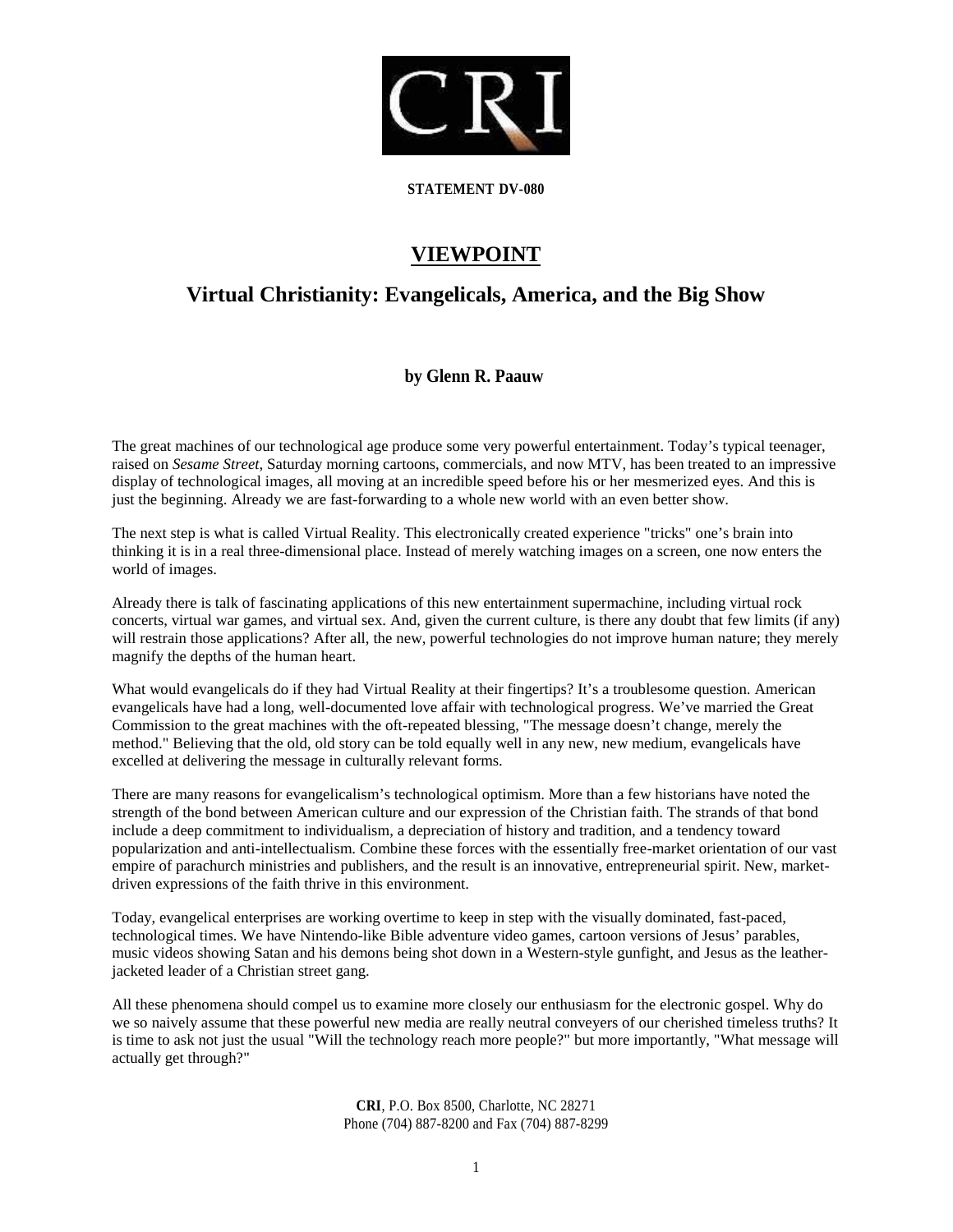In fact, the new forms of communication are increasingly biased against a "message" at all (in the sense of communicating rationally understood content). The dominant media today form a funnel, allowing only the visually stimulating, emotionally exciting, and lightning-paced to reach us. But evangelicals seem unaware that when a particular medium follows its own strengths, it necessarily shapes and molds what is communicated.

One might attempt to fight the medium by producing content-heavy lectures on television, but that's "bad television" and it won't survive. Boring video games won't sell. In the end, the medium calls the shots.

We would like to believe, of course, that the technology itself is neutral, able to be used for good or ill. But this neutrality is true only in the most limited of moralistic senses. To plug in Bible stories to replace pornography ignores the similar structure of the experiences. The shifts toward the new, the fast, the exciting — these are not neutral biases. They change the very way we live and relate and understand. The fact is, the electronic media have been remaking our message for some time.

It's not that evangelicals haven't confronted today's media-saturated world; they have. But the preoccupation has been primarily with the surface effects, the moral content of the various electronic media. Our products simply try to add "values" to all the entertainment.

Authentic expressions of the depth of Christian theology do not fare very well in this environment. High-tech popularizations of our faith have little regard for the more serious, less action-packed material in the Bible. It is no accident that video Christianity tends to be Christianity *lite* — a faith minus the meat and reduced most often to moralisms. Cartoon Christianity tends to be just that — laughable.

A recent Christian video, for example, uses animation to turn biblical depictions of the pain of violence into cartoons on the level of Roadrunner and Coyote. When my kids viewed the video's depiction of the man on the road to Jericho being beat up, they thought it was funny. The production itself turned violence into slapstick. They were supposed to laugh, despite the intention of the original Author. In this case the medium — an animated cartoon on video — reshaped the message and miscommunicated the Bible's meaning.

Everywhere, on all sides, the pressure mounts to conform to the onslaught of visual media. To compete with the powerful visuals of the electronic show, print media are trying to adapt. We see shorter articles, bigger type, more white space, action photos, and computer-enhanced design. Bibles must be simplified — even for adults. To get any attention at all, reading material must become what it is not, trying to match TV's sound-bites for brevity and its flashy imagery for visual appeal.

On these terms, reading material doesn't stand much of a chance. After all, behind that shiny hologram on the Bible cover, one still must deal with all those laws in Leviticus and complicated passages in Romans. Who can make it through that stuff anymore?

It is ironic indeed that despite the impressive array of excellent study Bibles, commentaries, dictionaries, and other helps available to us, as a group we could not answer even the simplest questions about the Bible when George Barna's researchers interviewed us. If we honestly look at the results that matter, not merely annual sales figures and units moved, we have to admit that something has gone wrong. Biblical illiteracy is a problem among born-again believers, people who *have* been reached but now spend more time watching the Show than reading the Book.

So what is a culturally relevant ministry to do? Switch to a shorter, easier, faster version of everything? Admit that in the age of the 3.5-second attention span the *One-Minute Bible* just takes too long? Get over our outdated obsession with black marks on flattened, dried-out wood pulp and start producing 24-hour-a-day Christian MTV?

How does a religion based on a substantial amount of content from a book survive in this environment? Increasingly, it survives in a reduced form — less to know, but more to see and feel and experience. This shorter, easier, faster Christianity is a diminished Christianity.

Will the show go on? Will we continue to fall all over ourselves in the rush to inject some values into the latest electronic medium? Unfortunately, we seem to be well on our way to Virtual Christianity. Given our history of adoring technology, of falling under its spell like everyone else, we will soon see the Virtual Reality "Battle of Armageddon" Bible adventure game. How else will we reach the video game generation with the good news?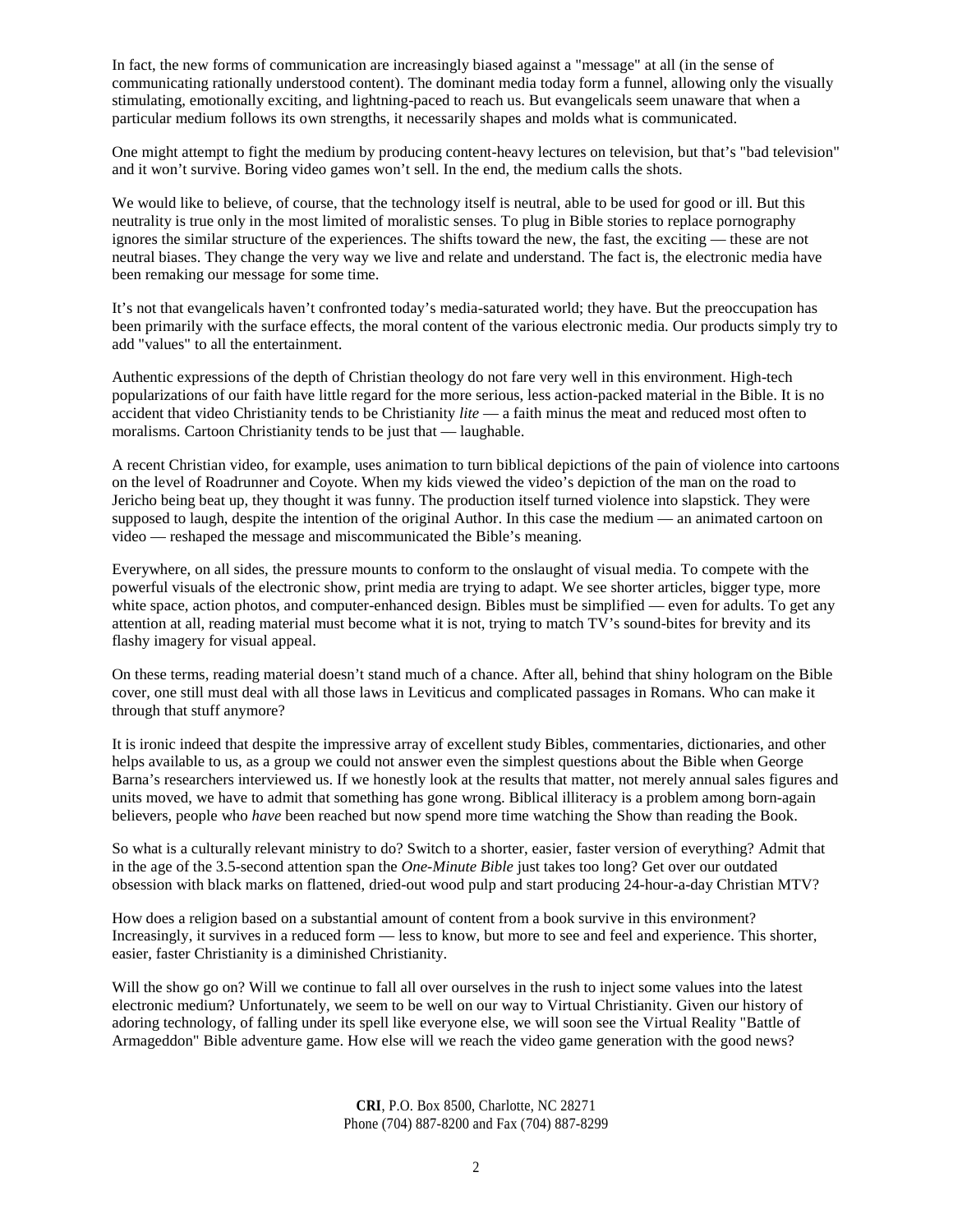And what could be more effective for evangelism than Virtual Bibleland? Who could possibly resist a gospel appeal after actually being there at the Crucifixion and hearing the Roman centurion say, "Surely this man was the Son of God!"? But perhaps we will only get Virtual Conversions — thrilling, moving, exciting — but not quite real when the machine gets turned off.

Can we stop and think before our Christianity becomes virtual and our faith becomes less than real?

I am not advocating a mindless fear of the new and strange, like some 1940s fundamentalist Christian condemning motion picture technology to hell. By now we have had some experience with various electronic and visual media. It's time for a tough, hard look at their real-life effects and lasting impact. Although it goes against the grain of our instincts as American evangelicals, perhaps we should rethink our participation in the Big Show.

First, when we do decide that a particular technology is appropriate for our use, we must still be frank with ourselves about its strengths *and* its weaknesses. What are the biases of this new technology? What distortions of Christianity might this medium foster? Our televangelists, for instance, apparently did not stop to think what their television techniques would do to the message they brought. In contrast, we must commit to using new methods thoughtfully, critically, and carefully.

Second, more time, energy, and resources must be put into efforts to move people beyond the artificial life offered by new technologies to the authentic life of following Jesus in the real world. This authentic life involves knowing His Word and living His ways.

The experiences produced by the new technologies are addicting. Everyone is "wowed" by them. But hypnotized videots cannot relate very significantly with others, nor experience much of God's full creation. Real social interaction and group experiences are decreasing in our culture as more and more people enjoy their own isolated experience of the show. Attempting to "redeem" video games, television, and personal computers by adding moralistic content is not going to change that.

We talk fervently about "reaching people," about bringing the good news to a new generation that doesn't read books or listen to long sermons. But do we really think that once we've contributed to their ongoing entertainment, albeit with the gospel, they will willingly and easily turn into reflective Christians that meditate on God's *written* Word? What steps are we taking to make sure this happens?

In fact, it is not happening. Maybe the way we are reaching people has something to do with the kind of Christians they are becoming. Our all-consuming drive for "relevance," revealed especially in our embrace of entertainment, has not produced disciples of Jesus so much as shallow fun-seekers.

Evangelical Christians rightly seek to "reach people where they are" — even in the entertaining world of the technoshow. The question today is whether we are content to leave people where we reach them. Even more perplexing is the question, "Have we ourselves comfortably settled in with them?"

Real Christianity means we must live our lives, work out our relationships, raise our children, and fulfill our mission in *real* reality. It means getting to know our neighbors, playing outside with our kids, serving meals at our local street mission, or taking a walk with a friend to just talk.

Evangelicals have done all they can to match the technical quality of the Big Show, while making sure the fun is *good* fun. But it's time to offer something more. The frenetic pace of the electronic media produces restlessness and disquiet. Too often what we're left with, even after the values-added versions, is mere agitation. The Bible causes us to realize that God's salvation brings rest and peace. As one of the Reformation catechisms (the Heidelberger) reminds us, we can "begin already in this life the eternal Sabbath." How truly refreshing it would be to our frantic world if we fulfilled our role as agents of this rest, of God's shalom, rather than merely imitating the agitators.

God has revealed Himself as the Word. He came and walked among us in the flesh. *For real*. He is a majestic God whose profound depths we can never fully communicate to the world. But we can take the time to pass on what we know faithfully. Our current temptation is to reduce Him to the slick, the silly, and finally, the unreal. It doesn't have to be this way. We don't have to settle for Virtual Christianity.